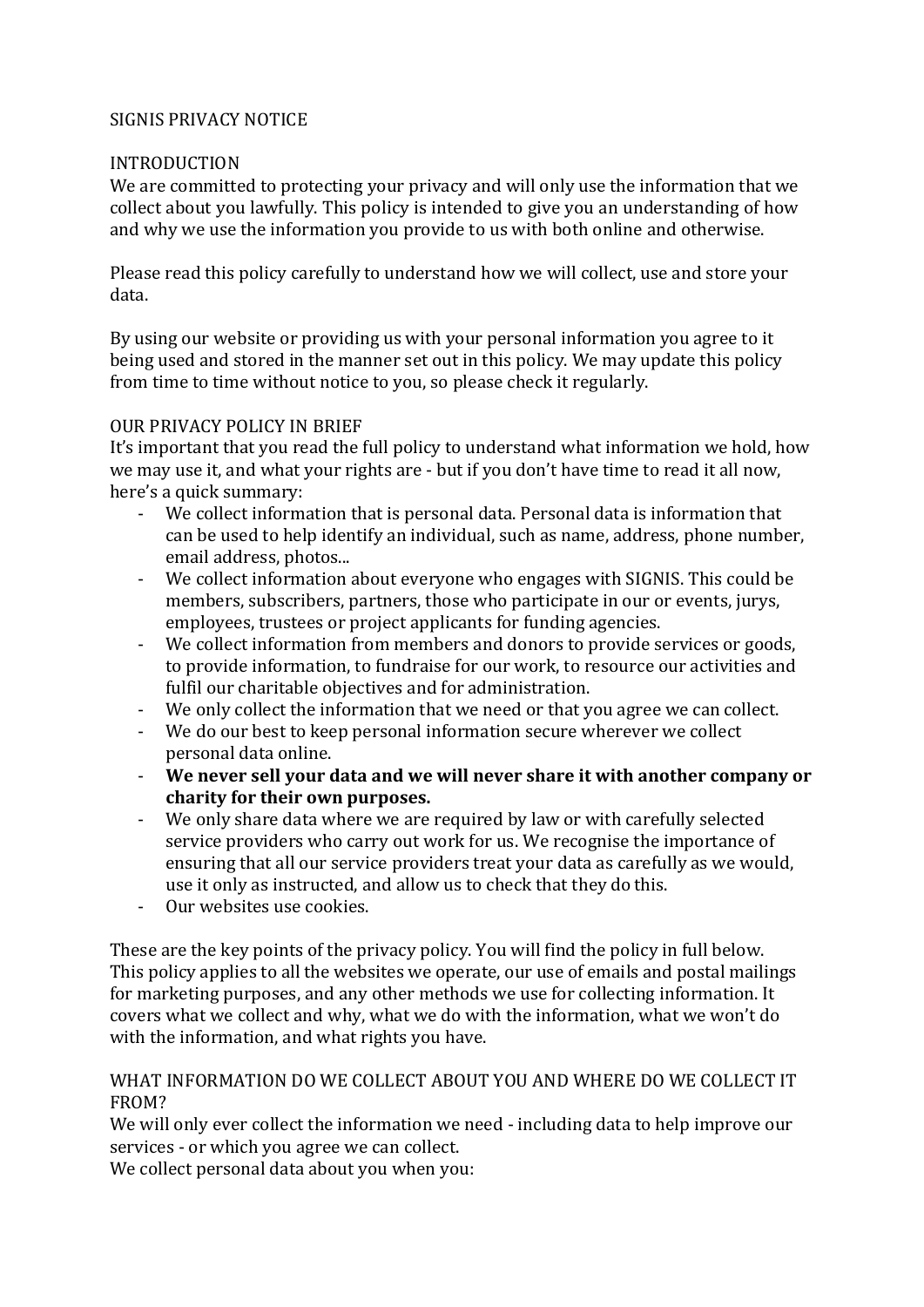- register to receive communications from us
- request information, attend an event or make donations
- use our website using cookies.

The personal data collected may include:

- Your name
- Your billing / postal address
- Your telephone number(s)
- Your email address
- Your photo
- Records of your correspondence with us

You do not have to provide us with this information, but if you choose not to, then we may be unable to give you the information or service you request. For example, you do not have to tell us your telephone number, but it will help us to contact you quickly if we have a query. We receive and store your email address when you fill in one of our online forms and also if you subscribe to our emails or other e-publications we may offer.

We do also receive information from other sources, for example:

If we receive updated delivery and address information from our mail & delivery services, we will then correct your records. We may also check data against public records e.g. deceased records in order to keep our database accurate and up to do date. We also receive information from public sources as part of our research and profiling activity as explained above.

## HOW WILL WE USE THE INFORMATION ABOUT YOU?

We will process your data for the following reasons:

- To fulfil your requests and continually improve your interaction with our website.
- To deliver literature and other materials that you have requested from us.
- To administer a donation from you.
- For our own internal administrative purposes and to keep a record of your relationship with us;
- To contact you by post, phone, e-mail and SMS, to provide you with information about us, our fundraising campaigns, our events, conferences, products and services, and any other information we think may be of interest to you.
- To manage your communication preferences.
- To carry out research to find out more information about our members' backgrounds and interests.
- To comply with applicable laws and regulations, and requests from statutory agencies.
- Enable technical maintenance work to be carried out by specialists on ourserver systems.

Whilst generally we will seek consent to process your data at the point we collect it, in some cases we may process data without consent where it is within our legitimate interests to do so (e.g. to process a donation you have made), provided that we respect your legal rights.

We will never sell or share your data with third parties for their own marketing purposes. We will not share your information with other individuals or organisations outside the SIGNIS Network.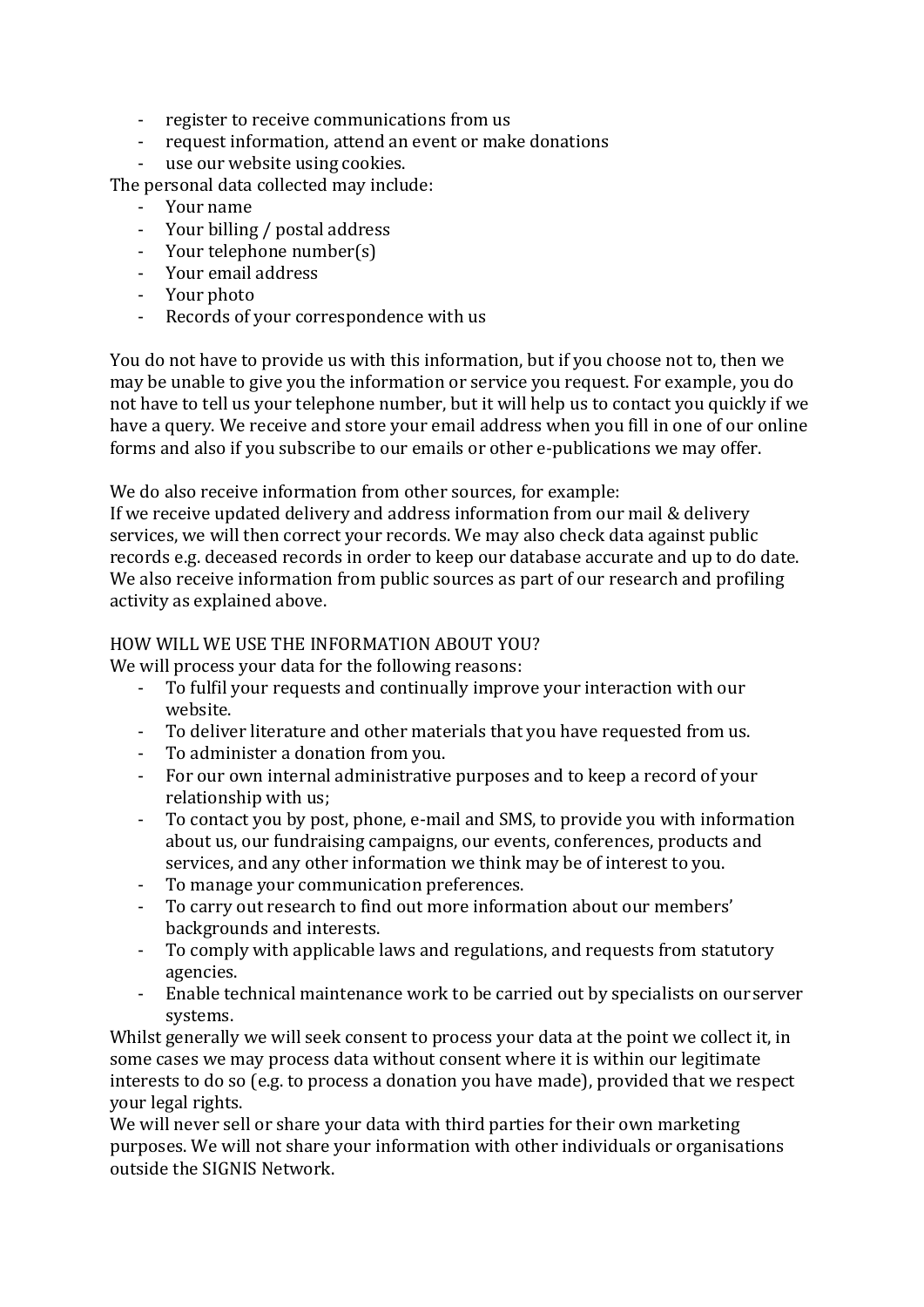Within the SIGNIS Network we will only share data to give you the best and most relevant experience.

We may allow our staff, consultants and/or external providers acting on our behalf to access and use your information for the purposes for which you have provided it to us (e.g. to deliver mailings, to analyse data and to process payments).

We only provide them with the information they need to deliver the relevant service, and we make sure your information is treated with the same level of care as if we were handling it directly.

Our website contains links to other websites. This privacy policy only applies to this website. When you link to other websites you should read their own privacy policies.

# WHAT IS OUR LEGAL BASIS FOR PROCESSING DATA?

We use your consent for all the email newsletters delivered by us.

Every email newsletter you receive provides a clear opportunity for you to opt out of/unsubscribe from future email newsletters.

We use compliance with a legal obligation as the basis for processing any legally required activities.

WHO HAS ACCESS TO YOUR PERSONAL INFORMATION FOR PROCESSING DATA AND HOW DO WE KEEP IT SAFE? HOW DO WE PROTECT THE SECURITY OF THE INFORMATION YOU INPUT?

All your information will be transmitted securely. Our whole website is protected by a security certificate.

Our whole database is protected.

The information we collect from you may be transferred to and processed and/or stored at a destination outside the European Economic Area ("EEA"), including the U.S. If we send your personal data outside the EEA we will take reasonable steps to ensure that the recipient implements appropriate measures to protect your information. By submitting your details, you agree to this use of your data.

HOW DO WE PROTECT THE CONFIDENTIALITY OF YOUR INFORMATION? The confidentiality of your information is safeguarded by:

- Protecting data from improper use such as unlawful access, changes or destruction and accidental loss
- Occasionally requesting proof of identity before we disclose personal information to you

# HOW LONG DO WE KEEP YOUR DATA FOR?

We will keep your personal data for no longer than is necessary for the purposes for which it is processed, in accordance with our internal data protection policy. If you request to receive no further contact from us, we will keep some basic information about you on our suppression list in order to avoid sending you unwanted materials in the future.

# WHAT ARE YOUR RIGHTS

You have the right to request a copy of the information that we hold about you. If you would like a copy of some or all of your personal information, please contact us. We